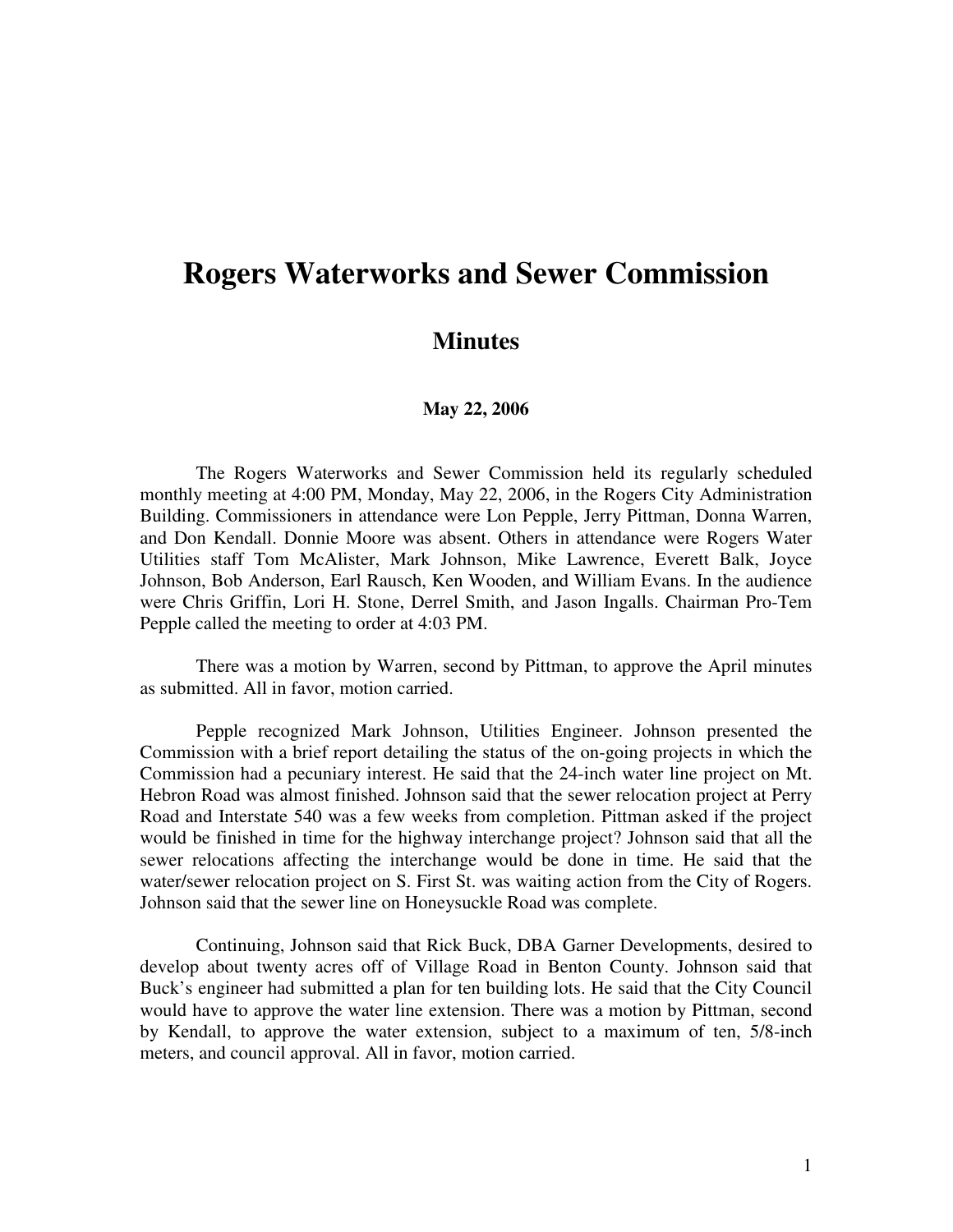Continuing, Johnson said that the developer of Biltmore Addition had paid to construct additional 12-inch water main and a much larger sewer lift station than required for its subdivision, at the behest of the RWU staff. Johnson said that the lift station could serve an additional 200 acres by gravity. Now, the developer was requesting to be reimbursed \$390,138.20 for additional costs relating thereto.

"How much would it cost if we (RWU) came back and did the work later?" someone asked. Johnson said that the cost related to construction have gone up dramatically in recent years, to say nothing of the added cost and bother of building large facilities in a developed area. There was a motion by Pittman, second by Warren, to pay the developer of Biltmore addition \$390,138.20, upon completion and acceptance of the all the required work, All in favor, motion carried.

Pepple recognized Bob Anderson, Engineering Tech with RWU, who spoke about a proposed new program, Help to Others (H2O). Anderson said that the program had been instituted successfully in Little Rock and Memphis. Basically, Central Arkansas Water (CAW), in response to a growing population that could not pay its water bill, had hired an ad agency to sell coupons to be included in the monthly water statements. That revenue was pledged to help those who were truly needy pay their water bills. Anderson presented the Commission with a sample request for proposal (RFP) for an ad agency and an agency that would administer the program (determine need). Anderson described the program as "win-win-win", because businesses could gain additional customers, the needy would have the water bills paid for, and RWU could get paid for services rendered.

There were several questions relating to how the program would work. Some opined that the coupons would not be well received. Chris Griffin, Assistant City Attorney, asked if RWU would have any control over the content of the coupons. Anderson said that the program was well received in Little Rock, and that about 54% of the ad sales were available to use for the needy. Finally, there was a motion by Pittman, second by Kendall, to allow staff to send out RFP's, provided the Commission approved the final proposals. All in favor, motion carried.

Pepple recognized Everett Balk, RWU Project Facilitation Engineer. Balk presented the Commission with a short report detailing the activities of his section. He said that all plans submitted to RWU for approval were receiving a response within ten working days. He said that his section received an average of 4.5 sets of plans per day to review and approve.